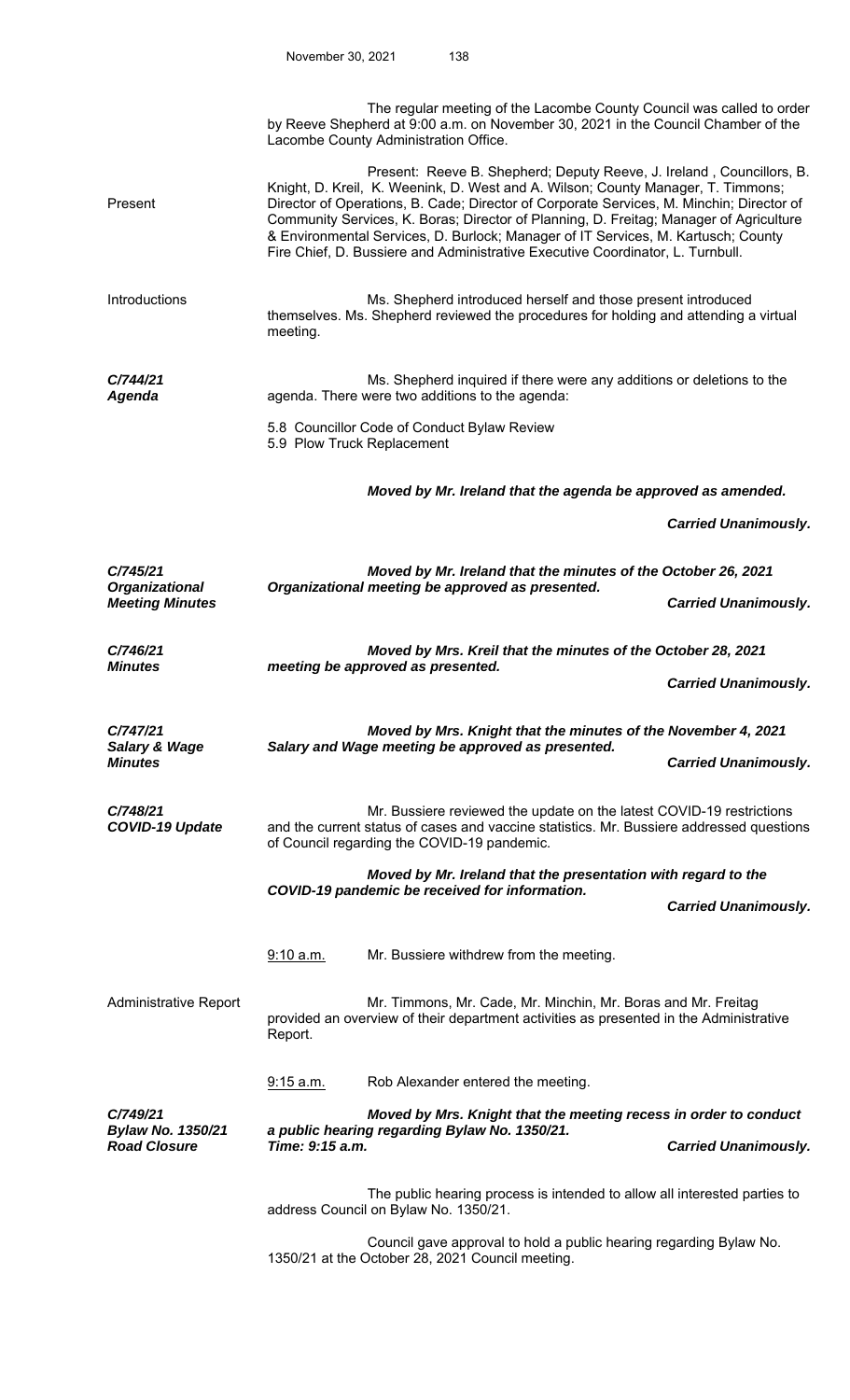Bylaw Overview **Mr. Timmons advised that a request has been received from Bemoco** Land Surveying Ltd. on behalf of Timothy and Wanda Bullick to close a portion of an undeveloped statutory road allowance (+-2.04 acres) for consolidation with the SW 18- 41-22 W4M. Bylaw No. 1350/21 has been prepared as the closure of a statutory road allowance must be done by bylaw. As per the Municipal Government Act second reading cannot be given to the bylaw until it has been approved by the Minister of Transportation. Following the public hearing the bylaw will be forwarded to the Minister and if approval is received Council will consider second and third reading of the bylaw. If those readings are given a Notification to Registrar will be forwarded to Land Titles with a new plan of survey for consolidation with the title for the SW 18-41-22 W4M. Ms. Shepherd inquired if there were questions by Council. There were no questions of Council. Ms. Shepherd inquired if there were verbal submissions by government agencies. There were no verbal submissions from government agencies. Ms. Shepherd inquired if there were verbal submissions by municipal agencies. There were no verbal submissions from municipal agencies. Ms. Shepherd inquired if there were verbal submissions by the public. There were no verbal submissions from the public. Rob Alexander, adjacent landowner, provided the following comments: Lives ½ mile west of requested road closure Did not receive notice of the requested road closure Not opposed to closure if an acreage is not created in the future Also owns the NW of 7-41-22 W4M immediately below the said road closure Mr. Timmons advised he will investigate if a notification of the road closure request was sent to Mr. Alexander. Ms. Shepherd inquired if there were written submissions from government or municipal agencies. There were no written submissions received from government or municipal agencies. Ms. Shepherd inquired if there were written submissions from the public. There were no written submissions from the public. Ms. Shepherd advised that if Council is satisfied that everyone has had an opportunity to make a presentation and that further information is not required it would be appropriate to close the public hearing. *C/750/21 Moved by Mrs. Kreil that the public hearing adjourn. Adjourn Public Time: 9:25 a.m. Hearing* Carried Unanimously. 9:25 a.m. Mr. Alexander withdrew from the meeting. *C/751/21 Bylaw No. 1350/21 To Minister of Moved by Mrs. Knight that upon closure of the public hearing that Bylaw No. 1350/21 be forwarded to the Minister of Transportation for approval prior to consideration of second and third reading. Transportation Carried Unanimously. C/752/21 Administrative Report*  Mr. Timmons, Mr. Cade, Mr. Minchin, Mr. Boras and Mr. Freitag continued the overview of their department activities as presented in the Administrative Report. *Moved by Mr. Ireland that the Administrative Report as at November 30, 2021 be received for information. Carried Unanimously.* 

*C/753/21 City of Lacombe Ab. Community Partnership Grant Application* 

 Mr. Freitag advised that the City of Lacombe and Lacombe County Administration have met to discuss the potential to develop a South Ring Road Connector Functional Plan in 2022 through an Alberta Community Partnership Program (ACP) Grant. The City has identified a south "ring road" concept as an option for moving traffic away from 50<sup>th</sup> Avenue (Highway 12) in their Transportation Master Plan This ring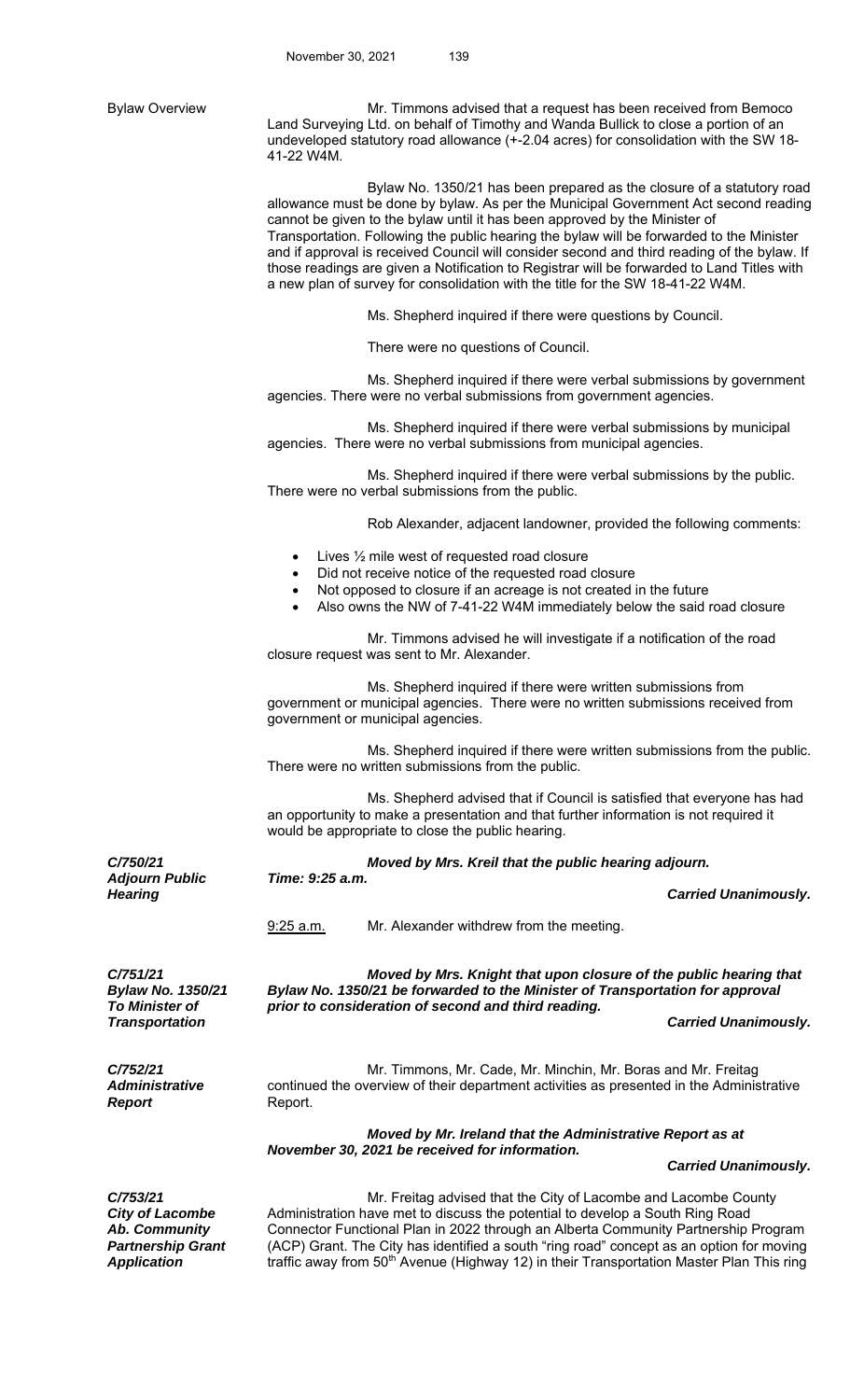road is also identified as a future option in the Lacombe County/City of Lacombe Intermunicipal Development Plan.

 The City has proposed that the City and the County partner on the ACP Grant through the Intermunicipal Collaboration stream for the purpose of hiring a consultant to undertake a South Ring Road Connector Functional Plan. The City would be the managing partner for the project and the ACP grant. Mr. Freitag addressed questions of Council.

 *Moved by Mr. Wilson that Lacombe County participate in the Alberta Community Partnership Grant application with the City of Lacombe for the development of a South Ring Road Connector Functional Plan; and further, agree that the City of Lacombe be designated as the managing partner for this project.* 

## *Carried Unanimously.*

*C/754/21 Road Closure Road Plan 3593J* 

 Mr. Timmons advised that Road Plan 3593J is a road diversion within the SW 8-41-24 W4M. The County has received a request from Martin and Gaylene Van de Pol requesting the closure and sale of the road plan for consolidation with the lands that lie north and east of the road plan within the SW 8-41-24 W4M. The proposed closure will see 4.17 acres consolidated with the SW 8-41-24 W4M.

 As per the MGA the Council of a municipal district may, by resolution, with the approval of the Minister of Transportation, close the whole or any part of a road described in a survey road plan that the Council determines is no longer required for use by the travelling public owing to the existence of an alternate route.

*Moved by Mrs. Knight that the County Manager be instructed to proceed with the process to close the above noted road allowance and that this proposal be circulated to interested parties for comment, and further, that a report on the comments and cancellation request be presented at the January 13, 2022 Council meeting.* 

 *Carried Unanimously.*

*C/755/21 Policy RC(10) 2022 Applications* 

Mr. Minchin advised that Policy RC(10) was developed and approved by Council in early 2013. This policy was developed to provide financial support to community organizations that preserve and promote the history and heritage of Lacombe County, as well as promote tourism through the provision of information regarding area attractions, lodging, maps and other items relevant to tourism.

 Mr. Minchin provided Council with an overview of the 2022 applications. Mr. Minchin addressed questions of Council.

 *Moved by Mr. Weenink that Lacombe Regional Tourism and Marketing Association be approved for the same amount as the 2021 funding plus one-half of the RC(10) additional funding requested for 2022, with the balance of additional funding requested to be placed in reserve for consideration in the future, thereby providing for the following 2022 Policy RC(10) funding:* 

| <b>Mirror &amp; District Museum Association</b>  |           |
|--------------------------------------------------|-----------|
| Alix Wagon Wheel Museum                          | \$4,300   |
| <b>Bentley Museum Society</b>                    | \$10,000  |
| <b>Blackfalds &amp; Area Historical Society</b>  | \$10,000  |
| <b>Lacombe &amp; District Historical Society</b> | \$41,900  |
| <b>Lacombe Regional Tourism &amp; Marketing</b>  | \$53,156  |
| Total                                            | \$135,856 |

*C/756/21 Resolution Amended Motion Carried* 

*Moved by Mrs. Kreil that the resolution be amended to include that the Lacombe Historical Society also be approved for the same amount as the 2021 funding plus one-half of the RC(10) additional funding requested for 2022, with the balance of additional funding requested to be placed in reserve for consideration in the future.*

 *Carried Unanimously.*

Ms. Shepherd called the question on the amended motion which reads:

*C/755/21 Policy RC(10) Original Motion* 

*Moved by Mr. Weenink that Lacombe Regional Tourism and Marketing Association and the Lacombe & District Historical Society be approved for the same amount as the 2021 funding plus one-half of the RC(10) additional funding requested for 2022, with the balance of additional funding requested to be*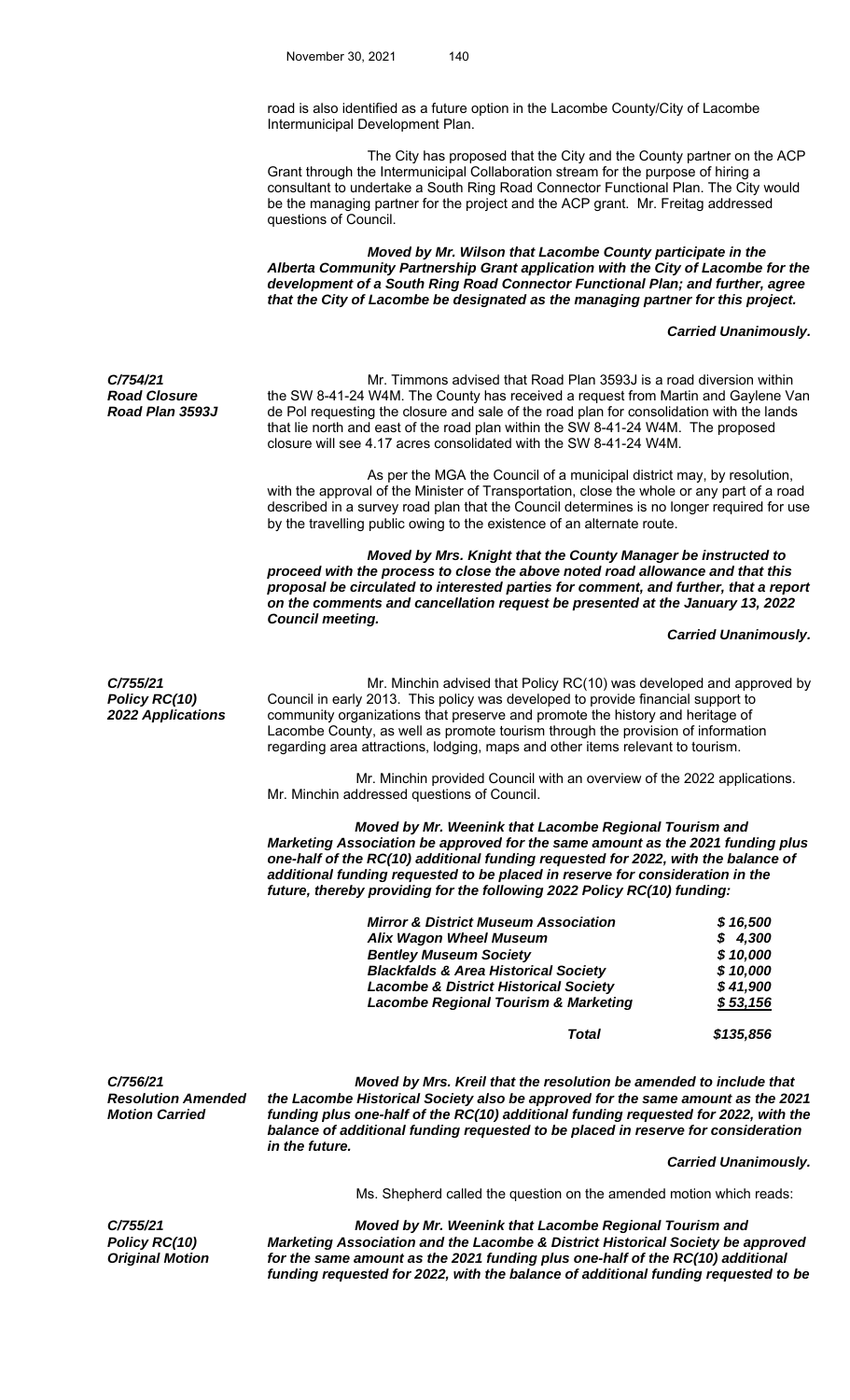*placed in reserve for consideration in the future, thereby providing for the following 2022 Policy RC(10) funding:* 

| <b>Mirror &amp; District Museum Association</b>  |          |
|--------------------------------------------------|----------|
| Alix Wagon Wheel Museum                          | \$4,300  |
| <b>Bentley Museum Society</b>                    | \$10,000 |
| <b>Blackfalds &amp; Area Historical Society</b>  | \$10,000 |
| <b>Lacombe &amp; District Historical Society</b> | \$38,529 |
| <b>Lacombe Regional Tourism &amp; Marketing</b>  | \$53,156 |
|                                                  |          |

 *Total \$132,485* 

 *Carried Unanimously.* 

*Services Commission*  Mr. Boras advised that as Lacombe County is a member of the Highway 12/21 Regional Water Services Commission the County is given the opportunity to comment on the operating and capital budgets of the Commission. Mr. Boras presented the highlights of the 2022 operating budget. The budget was reviewed by the Commission on November 12, 2021 and it is requested that members provide comments prior to December 10, 2021.

> *Moved by Mr. West that the Highway 12/21 Regional Water Services Commission budget for 2022 be received for information; and further, that a letter be forwarded to the Water Services Commission stating that Lacombe County has no comments or questions regarding the proposed budget.*

> > *Carried Unanimously.*

*C/758/21 Key Action Items Implementation Plan* 

*C/757/21 Highway 12/21 Regional Water* 

*2022 Budget* 

Mr. Timmons presented an update on the Key Action Items Implementation Plan for 2018 to 2023. The key action items are identified under the Strategic Plan for 2018 to 2023.

 *Moved by Mrs. Kreil that the update on the Key Actions Items Implementation Plan for 2018 to 2023 be approved as presented.* 

*Carried Unanimously.* 

11:05 a.m. Brandon Maier and Derek Majerech entered the meeting.

*C/759/21 Alberta Provincial Police Service Transition Study Engagement* 

 Mr. Timmons advised that correspondence has been received from the Minister of Justice and Solicitor General regarding the release of the recently completed Alberta Provincial Police Service Transition Study. Municipalities are invited to participate in virtual and in-person municipal engagement sessions being held between January 2022 and March 2022. Council discussion took place. It was agreed all **Sessions Council will read the Transition Study report.** 

> *Moved by Mrs. Knight that Council be authorized to attend the municipal engagement sessions with regard to the Alberta Provincial Police Service Transition Study.*

 *Carried Unanimously.* 

*C/760/21 Plow Truck Replacement* 

Mr. Cade advised that on November 15, 2021 Unit 581 (plow truck) experienced a fire which caused total loss of the truck and sander. Due to supply issues in all industries, the availability of a new truck is almost non-existent, and it is estimated that ordering a truck from factory would take a minimum of 18 months.

 As such, it is recommended that Unit 594, the backhoe truck, be outfitted as a plow truck to ensure the impact of service levels is minimized. A new unit is available to replace the backhoe truck but due to the structure of the unit it cannot be outfitted as a plow truck. Mr. Cade, Mr. Maier and Mr. Majerech addressed questions of Council.

 *Moved by Mrs. Knight that Council authorize the County Manager to outfit the existing Lacombe County truck(Unit 594) which includes the purchase of a sander, for a cost of \$43,000; and further, purchase a new cab and chassis, including a gravel box, for a cost of \$235,000, for a total cost of \$278,000 to be funded from the Capital Equipment Reserve.* 

 *Carried Unanimously.* 

11:28 a.m. Mr. Maier and Mr. Majerech withdrew from the meeting.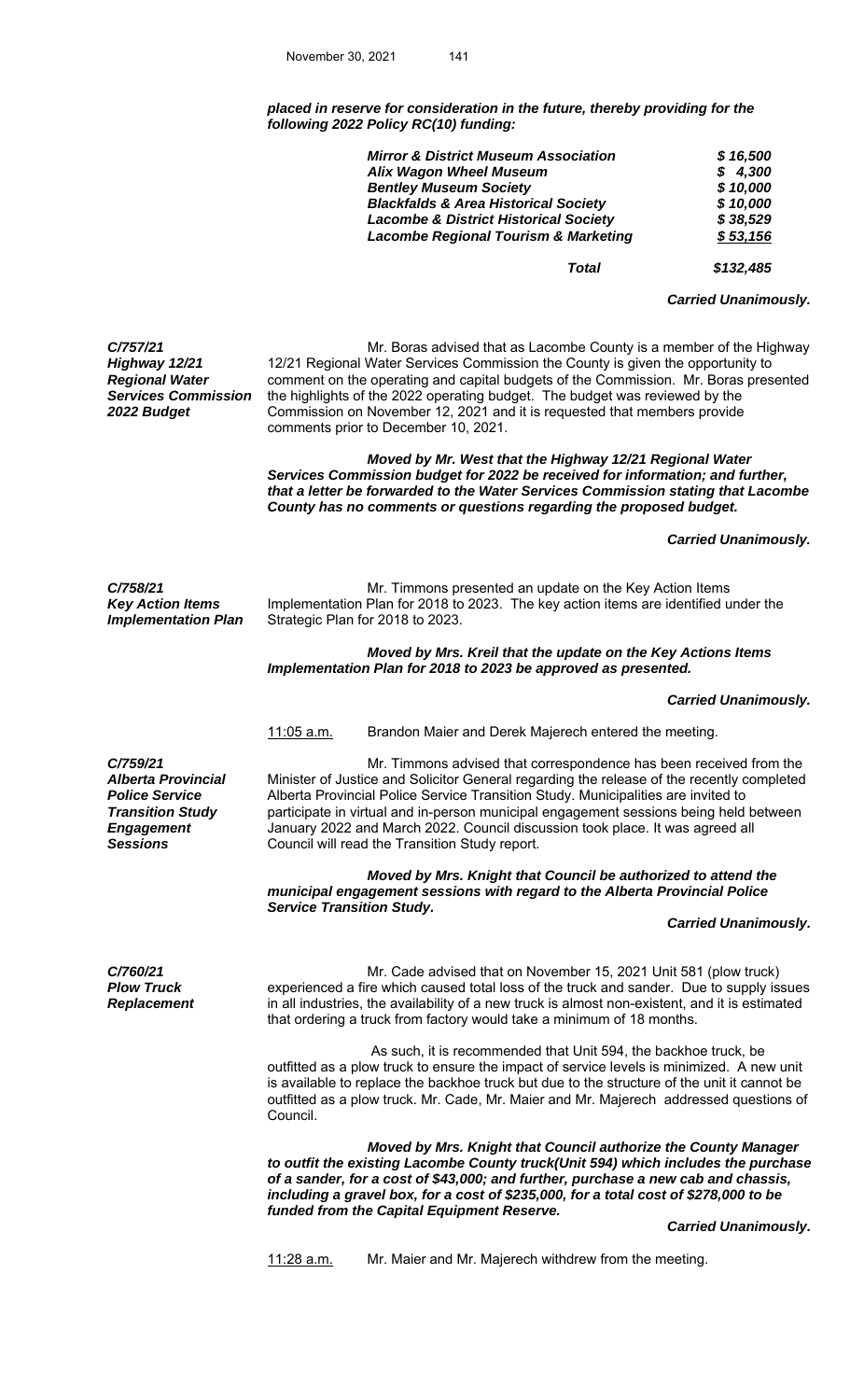11:28 a.m. Jay Hohn, Manager, Lacombe Regional Waste Services Commission (LRWSC) entered the meeting.

*LRWSC Commission*  Mr. Hohn provided a presentation regarding the operations and future initiatives of the Lacombe Regional Waste Services Commission (LRWSC) facilities highlighting the following:

- Transfer Sites and Landfill
- Historical Highlights

*C/761/21* 

*C/763/21* 

*C/764/21* 

*C/765/21* 

*Bylaw No. 1354/21* 

*Bylaw No. 1353/21* 

*Bylaw No. 1353/21* 

*Third Reading* 

*Present for Third* 

- LRWSC Operations
- General Information
- Disposal Fees (Prentiss Site)
- Reasons for Refusal at Remote Sites
- Printable Link on Website

Mr. Hohn addressed questions of Council.

 *Moved by Mr. Ireland that the presentation regarding the operations, activities and future initiatives of the Lacombe Regional Waste Services Commission (LRWSC) facilities be received for information.* 

 *Carried Unanimously.* 

11:55 a.m. Mr. Hohn withdrew from the meeting.

 Council reconvened following lunch with all Councillors, Mr. Timmons, Mr. Minchin, Mr. Freitag, Mr. Cade, Mr. Boras, Mr. Burlock and Mrs. Turnbull present. Time: 1:00 p.m.

*C/762/21 Bylaw No. 1353/21 First Reading* Mr. Boras presented Bylaw No. 1353/21, a bylaw of Lacombe County respecting water and wastewater services in the QE11 West Lacombe Business Parks. As the servicing of the Parks is now complete and ready to bring online a bylaw governing the operation of this water and sewer utility is required. Mr. Boras provided an overview of the various components of the bylaw. Mr. Boras addressed questions of Council.

> *Moved by Mrs. Knight that Bylaw No. 1353/21, a bylaw of Lacombe County respecting water and wastewater services in the QE11 West Lacombe Business Parks*

 *be now read for a first time.* 

 *Carried Unanimously.* 

 *Moved by Mrs. Kreil that Bylaw No. 1353/21, having been read a first time, now be read a second time.* 

**Carried Unanimously.** 

 *Moved by Mr. Ireland that Bylaw No. 1353/21, having been read a first time and a second time, now be presented for third reading.* 

 *Carried Unanimously.* 

 *Moved by Mr. Ireland that Bylaw No. 1353/21, having been read a first time and a second time, now be read a third time, and finally passed.* 

 *Carried Unanimously.* 

*C/766/21 Monthly Statement Moved by Mrs. Knight that the Monthly Statement as at October 31, 2021 be received for information. Carried Unanimously.* 

*C/767/21 Agenda Item Moved by Mr. Weenink that the Agenda Item Follow-up for November 10, 2021 be received for information. Follow-up Carried Unanimously.* 

*C/768/21 Consent Agenda Moved by Mr. West that the Consent Agenda be approved as presented.* 

 *Carried Unanimously.*